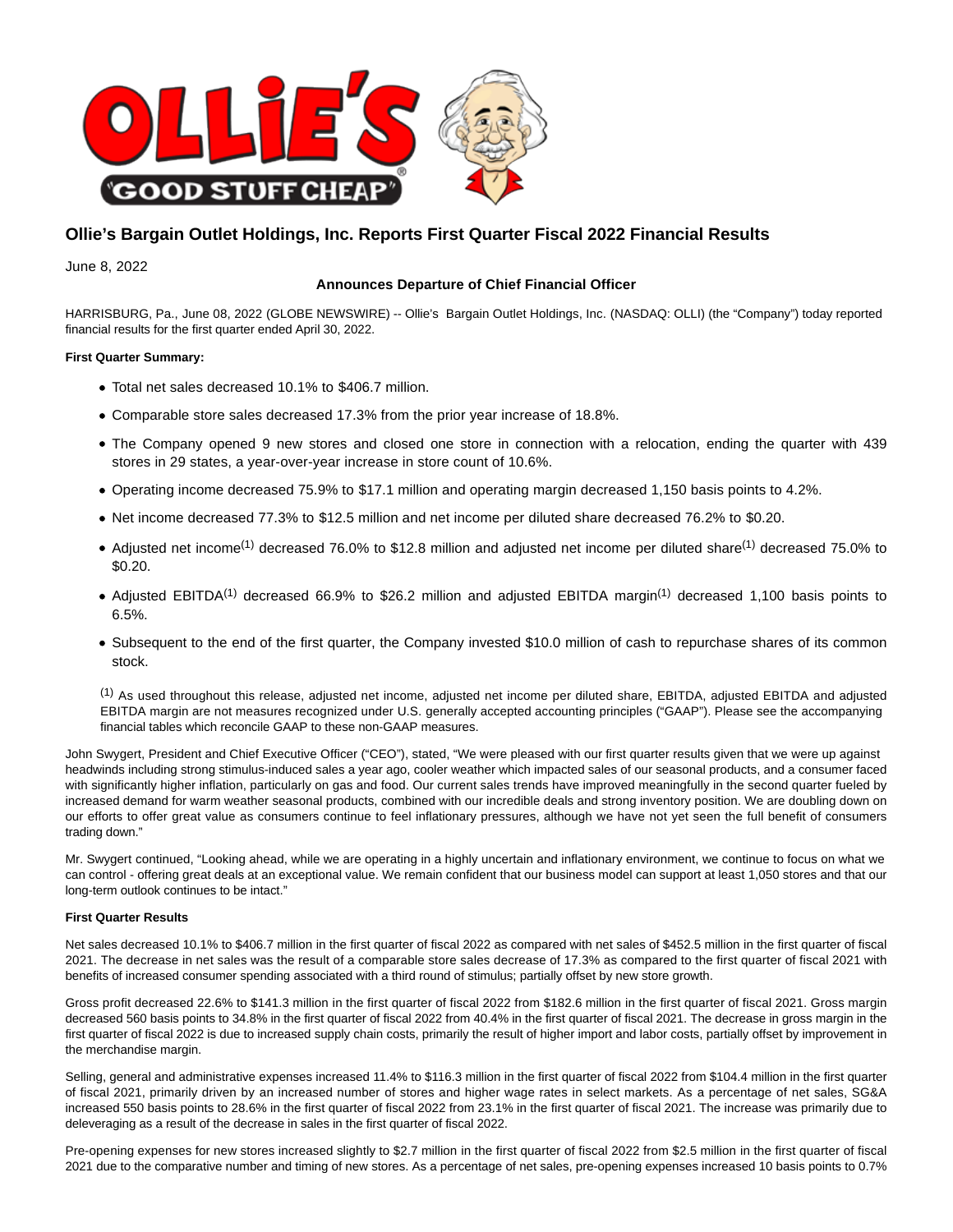in the first quarter of fiscal 2022 from 0.6% in the first quarter of fiscal 2021.

Operating income decreased 75.9% to \$17.1 million in the first quarter of fiscal 2022 from \$71.2 million in the first quarter of fiscal 2021. Operating margin decreased 1,150 basis points to 4.2% in the first quarter of fiscal 2022 from 15.7% in the first quarter of fiscal 2021 primarily due to the decrease in gross margin and the deleveraging of selling, general and administrative expenses as a result of the decrease in sales.

Net income decreased 77.3% to \$12.5 million, or \$0.20 per diluted share, in the first quarter of fiscal 2022 compared with net income of \$55.2 million, or \$0.84 per diluted share, in the first quarter of fiscal 2021. Diluted earnings per share in the first quarter of fiscal 2022 included an income tax benefit of \$0.00 and \$0.03, respectively, due to excess tax expense of \$0.2 million in the first quarter of fiscal 2022 and benefit of \$2.1 million in the first quarter of fiscal 2021 related to stock-based compensation. Adjusted net income<sup>(1)</sup>, which excludes these benefits, decreased 76.0% to \$12.8 million, or \$0.20 per diluted share, in the first quarter of fiscal 2022 from \$53.1 million, or \$0.80 per diluted share, in the first quarter of fiscal 2021.

Adjusted EBITDA<sup>(1)</sup> decreased 66.9% to \$26.2 million in the first quarter of fiscal 2022 from \$79.2 million in the first quarter of fiscal 2021. Adjusted EBITDA margin<sup>(1)</sup> decreased 1,100 basis points to 6.5% in the first quarter of fiscal 2022 from 17.5% in the first quarter of fiscal 2021. Adjusted EBITDA excludes non-cash stock-based compensation expense.

#### **Balance Sheet and Cash Flow Highlights**

The Company's cash and cash equivalents balance as of the end of the first quarter of fiscal 2022 was \$205.5 million compared with \$472.2 million as of the end of the first quarter of fiscal 2021. The Company had no borrowings outstanding under its \$100 million revolving credit facility and \$90.9 million of availability under the facility as of the end of the first quarter of fiscal 2022. The Company ended the period with total borrowings, consisting solely of finance lease obligations, of \$1.1 million as of the end of the first quarter of fiscal 2022. Subsequent to the first quarter of fiscal 2022, the Company invested \$10.0 million of cash to repurchase 238,485 shares of its common stock, and has \$170.0 million remaining under its current share repurchase program.

Inventories as of the end of the first quarter of fiscal 2022 increased 45.6% to \$517.0 million compared with \$355.2 million as of the end of the first quarter of fiscal 2021, with approximately one third of the variance attributable to increased supply chain costs and the remainder driven by the increased number of stores and the timing of merchandise receipts. In addition, inventories as of the end of the first quarter fiscal 2021 were reduced due to heightened levels of sales productivity from increased consumer spending associated with a third round of stimulus.

Capital expenditures in the first quarter of fiscal 2022 totaled \$9.7 million compared with \$9.5 million in the first quarter of fiscal 2021.

### **Fiscal 2022 Outlook**

The Company estimates the following:

For full-year fiscal 2022 updated to reflect its first quarter results, now estimating the following:

- Total net sales of \$1.870 billion to \$1.900 billion;
- Comparable store sales ranging from -2.0% to flat;
- The opening of 46 to 48 new stores, including two relocations;
- Gross margin of approximately 36.5% to 36.7%;
- Operating income of \$155.0 million to \$168.0 million;
- Adjusted net income<sup>(2)</sup> of \$115.0 million to \$125.0 million and adjusted net income per diluted share<sup>(2)</sup> of \$1.83 to \$1.98, both of which exclude excess tax benefits related to stock-based compensation;
- An effective tax rate of 25.5%, which excludes excess tax benefits related to stock-based compensation;
- Diluted weighted average shares outstanding of 63.0 million; and
- Capital expenditures of \$53 million to \$58 million, primarily for new stores, the expansion of the Company's York, PA distribution center, store-level initiatives, and IT projects.

For the second quarter of fiscal 2022:

- Total sales of \$450.0 million to \$460.0 million;
- Comparable store sales ranging from flat to up 3.0%;
- Gross margin of approximately 34.5%;
- Operating income of \$27.0 million to \$30.0 million; and
- Adjusted net income<sup>(2)</sup> of \$20.0 million to \$22.0 million and adjusted net income per diluted share<sup>(2)</sup> of \$0.32 to \$0.35, both of which exclude excess tax benefits related to stock-based compensation.

 $(2)$  The guidance ranges as provided for adjusted net income and adjusted net income per diluted share exclude the excess tax benefits related to stock-based compensation as the Company cannot predict such estimates without unreasonable effort.

#### **Chief Financial Officer Departure**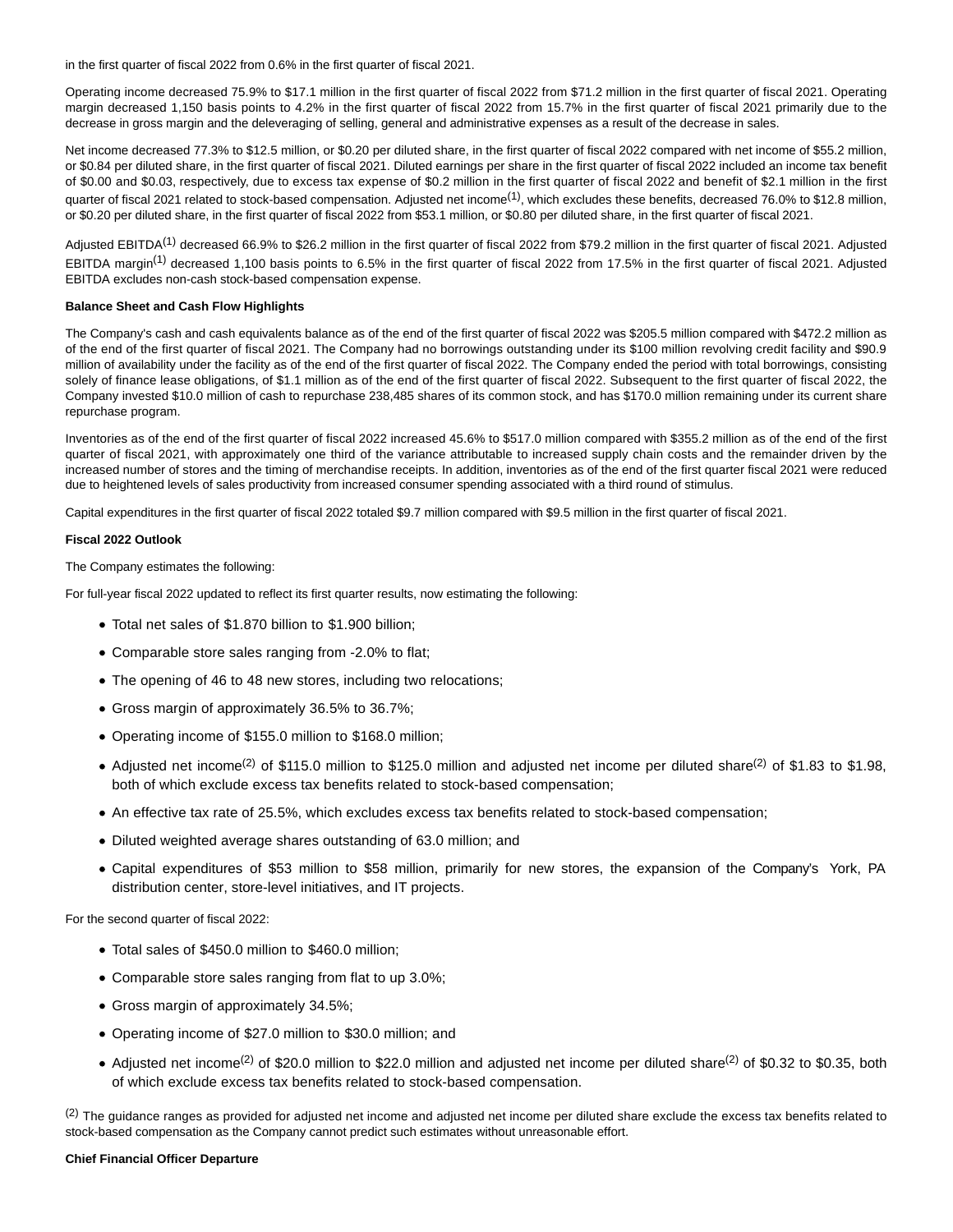Jay Stasz, Chief Financial Officer ("CFO"), has resigned to pursue another opportunity and his last day as CFO will be June 30, 2022. Mr. Stasz has been with Ollie's for over six years and has served as the Company's Senior Vice President and Chief Financial Officer since January 2018. The Company has initiated a national search for his successor. John Swygert will assume the additional role of interim CFO until a successor is named. Prior to assuming his role as CEO, Mr. Swygert previously served as the Company's CFO from March 2004 to January 2018, after which he served as Chief Operating Officer until he was named CEO in December 2019.

"Jay has made numerous contributions to Ollie's and has played an important role in the successful growth of the company. He has been an integral part of our management team and will be missed," said Mr. Swygert, CEO of Ollie's. "We appreciate Jay's hard work and dedication during his tenure at Ollie's and we wish him well in his future endeavors."

"I am proud of all that we have accomplished during my time at Ollie's," said Mr. Stasz. "I remain confident in the growth opportunities that lie ahead for this unique business model and I am leaving the company in good hands with a strong management team."

#### **Conference Call Information**

A conference call to discuss first quarter fiscal 2022 financial results is scheduled for today, June 8, 2022, at 8:30 a.m. Eastern Time. Investors and analysts can participate on the conference call by dialing (800) 219-7052 or (574) 990-1029 and using conference ID #37220731. Interested parties can also listen to a live webcast or replay of the conference call by logging on to the Investor Relations section on the Company's website at [http://investors.ollies.us/.](https://www.globenewswire.com/Tracker?data=pXb1mNiYdv76CuNF4HFp95NBzhFd0gFOSvVk1Pr9xq05Fe0kpbu2XXg30WU-iDVI_vR6MTYke12-cwQHJOshZiW0vpNOObeED7kcHg4mZ68=) The replay of the conference call webcast will be available at the investor relations website for one year.

## **About Ollie's**

We are a highly differentiated and fast growing, extreme value retailer of brand name merchandise at drastically reduced prices. We are known for our assortment of merchandise offered as Good Stuff Cheap®. We offer name brand products, Real Brands! Real Bargains!®, in every department, including housewares, food, books and stationery, bed and bath, floor coverings, toys, health and beauty aids and other categories. We currently operate 448 stores in 29 states throughout half of the United States. For more information, visit [www.ollies.us.](https://www.globenewswire.com/Tracker?data=RtCe8_iAU1VQyQrL3_HC2d02ZlEYJtK9VaPzwIx5Os8MWa7O3fIk76oKS-vG7Jv7YW6cyNytTQAt0lxCgPG4Ig==)

#### **Forward-Looking Statements**

This press release contains forward-looking statements within the meaning of the U.S. Private Securities Litigation Reform Act of 1995. Forwardlooking statements can be identified by words such as "could," "may," "might," "will," "likely," "anticipates," "intends," "plans," "seeks," "believes," "estimates," "expects," "continues," "projects" and similar references to future periods, or by the inclusion of forecasts or projections, the outlook for the Company's future business, prospects, financial performance, including our fiscal 2022 business outlook or financial guidance, and industry outlook. Forward-looking statements are based on our current expectations and assumptions regarding our business, the economy and other future conditions. Because forward-looking statements relate to the future, by their nature, they are subject to inherent uncertainties, risks and changes in circumstances that are difficult to predict. As a result, our actual results may differ materially from those contemplated by the forward-looking statements. Important factors that could cause actual results to differ materially from those in the forward-looking statements include regional, national or global political, economic, business, competitive, market and regulatory conditions, including, but not limited to, legislation, national trade policy, and the following: our failure to adequately procure and manage our inventory or anticipate consumer demand; changes in consumer confidence and spending; risks associated with our status as a "brick and mortar" only retailer; risks associated with intense competition; our failure to open new profitable stores, or successfully enter new markets, on a timely basis or at all; the risks associated with doing business with international manufacturers and suppliers including, but not limited to, potential increases in tariffs on imported goods; outbreak of viruses or widespread illness, including the continued impact of COVID-19 and continuing or renewed regulatory responses thereto; our inability to operate our stores due to civil unrest and related protests or disturbances; our failure to properly hire and to retain key personnel and other qualified personnel; risks associated with the timely and effective deployment, protection and defense of computer networks and other electronic systems, including email; our inability to obtain favorable lease terms for our properties; the failure to timely acquire, develop and open, the loss of, or disruption or interruption in the operations of, our centralized distribution centers; fluctuations in comparable store sales and results of operations, including on a quarterly basis; risks associated with our lack of operations in the growing online retail marketplace; risks associated with litigation, the expense of defense, and potential for adverse outcomes; our inability to successfully develop or implement our marketing, advertising and promotional efforts; the seasonal nature of our business; risks associated with natural disasters, whether or not caused by climate change; changes in government regulations, procedures and requirements; and our ability to service indebtedness and to comply with our financial covenants together with each of the other factors set forth under the heading "Risk Factors" in our filings with the United States Securities and Exchange Commission ("SEC"). Any forward-looking statement made by us in this press release speaks only as of the date on which it is made. Factors or events that could cause our actual results to differ may emerge from time to time, and it is not possible for us to predict all of them. Ollie's undertakes no obligation to publicly update or revise any forward-looking statement, whether as a result of new information, future developments or otherwise, except as may be required by law. You are advised, however, to consult any further disclosures we make on related subjects in our public announcements and SEC filings.

#### **Investor Contact:**

Jean Fontana ICR 646-277-1214 [Jean.Fontana@icrinc.com](https://www.globenewswire.com/Tracker?data=sfej7iouoP5BaGdjgVGYowt05jRRGD-c4IZ7u3ZeAvBPXq80SmVBDMLNtAF2FDRiahpvIseqUW1RxNiOMtUGhw8t6pUwsUFiZzuf_3LM6GE=)

**Media Contact:** Tom Kuypers Senior Vice President – Marketing & Advertising 717-657-2300 [tkuypers@ollies.us](https://www.globenewswire.com/Tracker?data=TWNHCbGLlHSa3di6qM3i6kVXtSk-lZ_3bSvflcNJ-1GzoTSOKiiTGwMys9Xf9OjCQswFS8YlNhyHnz20qh88fvzQnaMsNEJFqEA6wSCFkPU=)

**Ollie's Bargain Outlet Holdings, Inc.**

**Condensed Consolidated Statements of Income**

**(In thousands except for per share amounts)**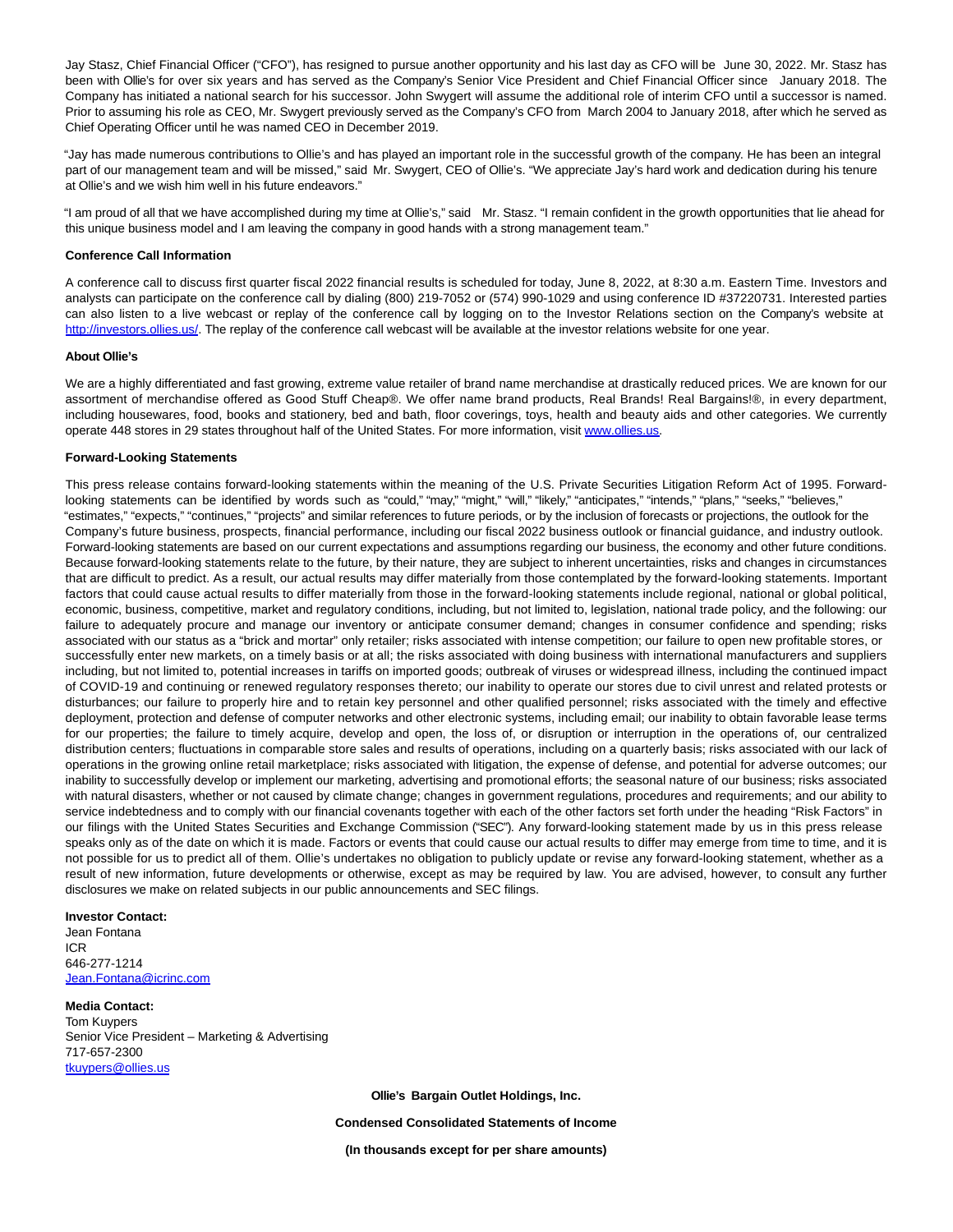# **(Unaudited)**

|                                                   | Thirteen weeks ended |                   |                |         |
|---------------------------------------------------|----------------------|-------------------|----------------|---------|
|                                                   |                      | April 30,<br>2022 | May 1,<br>2021 |         |
| Condensed consolidated statements of income data: |                      |                   |                |         |
| Net sales                                         | \$                   | 406,666           | \$             | 452,492 |
| Cost of sales                                     |                      | 265,341           |                | 269,882 |
| Gross profit                                      |                      | 141,325           |                | 182,610 |
| Selling, general and administrative expenses      |                      | 116,273           |                | 104,370 |
| Depreciation and amortization expenses            |                      | 5,247             |                | 4,484   |
| Pre-opening expenses                              |                      | 2,660             |                | 2,535   |
| Operating income                                  |                      | 17,145            |                | 71,221  |
| Interest expense (income), net                    |                      | 109               |                | (25)    |
| Income before income taxes                        |                      | 17,036            |                | 71,246  |
| Income tax expense                                |                      | 4,513             |                | 16,026  |
| Net income                                        | \$                   | 12,523            | \$             | 55,220  |
| Earnings per common share:                        |                      |                   |                |         |
| Basic                                             | \$                   | 0.20              | \$             | 0.84    |
| <b>Diluted</b>                                    | \$                   | 0.20              | \$             | 0.84    |
| Weighted average common shares outstanding:       |                      |                   |                |         |
| Basic                                             |                      | 62,869            |                | 65,503  |
| <b>Diluted</b>                                    |                      | 63,011            |                | 66,119  |
| Percentage of net sales (1).                      |                      |                   |                |         |
| Net sales                                         |                      | 100.0%            |                | 100.0%  |
| Cost of sales                                     |                      | 65.2              |                | 59.6    |
| Gross profit                                      |                      | 34.8              |                | 40.4    |
| Selling, general and administrative expenses      |                      | 28.6              |                | 23.1    |
| Depreciation and amortization expenses            |                      | 1.3               |                | 1.0     |
| Pre-opening expenses                              |                      | 0.7               |                | 0.6     |
| Operating income                                  |                      | 4.2               |                | 15.7    |
| Interest expense (income), net                    |                      |                   |                |         |
| Income before income taxes                        |                      | 4.2               |                | 15.7    |
| Income tax expense                                |                      | 1.1               |                | 3.5     |
| Net income                                        |                      | 3.1%              |                | 12.2%   |

(1) Components may not add to totals due to rounding.

#### **Ollie's Bargain Outlet Holdings, Inc. Condensed Consolidated Balance Sheets**

# **(In thousands)**

# **(Unaudited)**

|                                             | April 30, |           |    | May 1,    |  |
|---------------------------------------------|-----------|-----------|----|-----------|--|
| <b>Assets</b>                               |           | 2022      |    | 2021      |  |
| Current assets:                             |           |           |    |           |  |
| Cash and cash equivalents                   | \$        | 205,463   | \$ | 472,167   |  |
| Inventories                                 |           | 517,033   |    | 355,193   |  |
| Accounts receivable                         |           | 1,054     |    | 363       |  |
| Prepaid expenses and other assets           |           | 7,806     |    | 5,526     |  |
| Total current assets                        |           | 731,356   |    | 833,249   |  |
| Property and equipment, net                 |           | 149,765   |    | 142,354   |  |
| Operating lease right-of-use assets         |           | 431,102   |    | 390,111   |  |
| Goodwill                                    |           | 444,850   |    | 444,850   |  |
| Trade name                                  |           | 230,559   |    | 230,559   |  |
| Other assets                                |           | 2,198     |    | 2,368     |  |
| <b>Total assets</b>                         | \$        | 1,989,830 | \$ | 2,043,491 |  |
| <b>Liabilities and Stockholders' Equity</b> |           |           |    |           |  |
| Current liabilities:                        |           |           |    |           |  |
| Current portion of long-term debt           | \$        | 350       | \$ | 327       |  |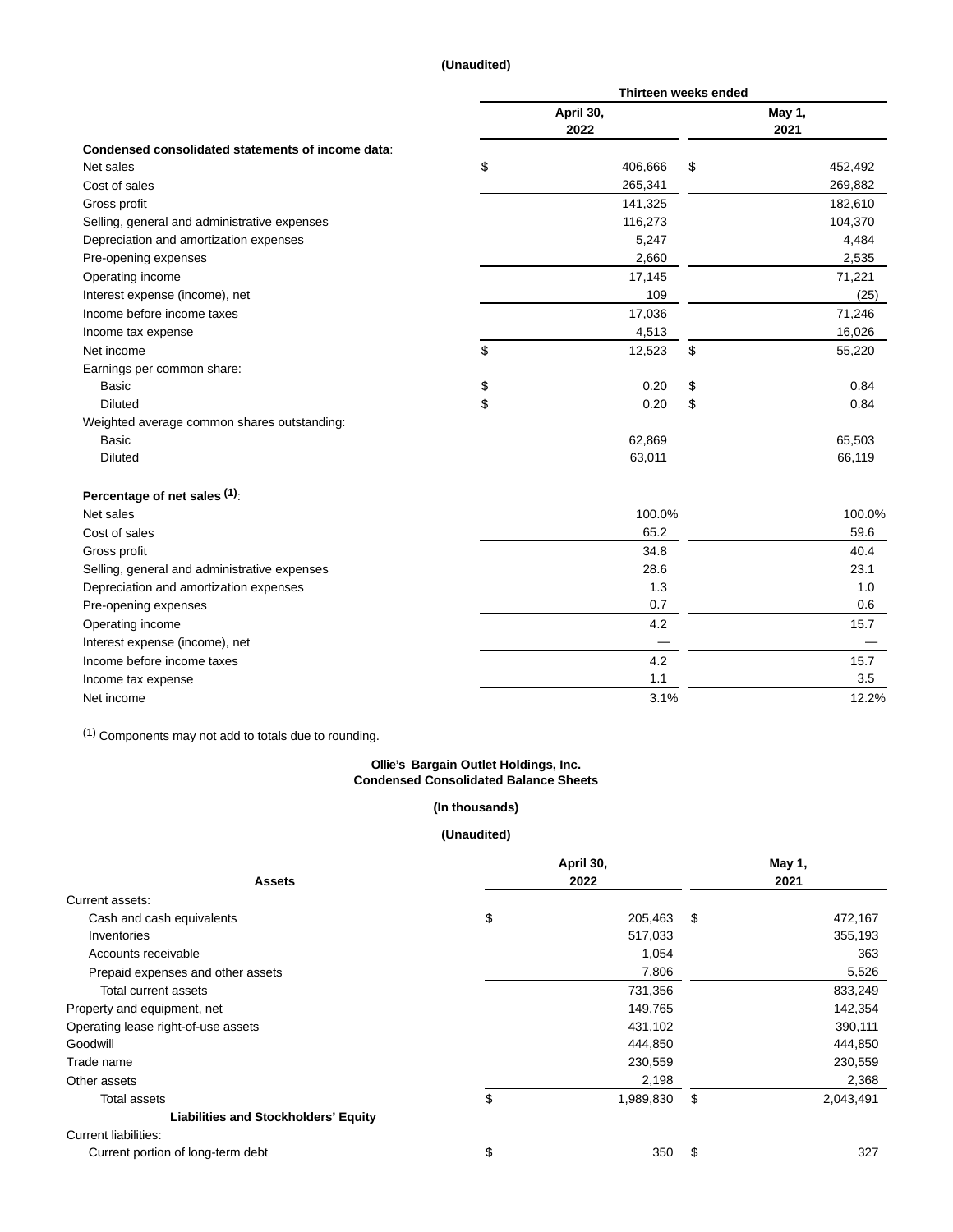| Accounts payable                               | 101,109         | 90,378          |
|------------------------------------------------|-----------------|-----------------|
| Income taxes payable                           | 6,769           | 26,051          |
| Current portion of operating lease liabilities | 78,427          | 61,589          |
| Accrued expenses and other                     | 71,499          | 76,675          |
| Total current liabilities                      | 258,154         | 255,020         |
| Revolving credit facility                      |                 |                 |
| Long-term debt                                 | 761             | 610             |
| Deferred income taxes                          | 66,390          | 65,817          |
| Long-term operating lease liabilities          | 362,088         | 335,398         |
| Other long-term liabilities                    | 2               | 4               |
| <b>Total liabilities</b>                       | 687,395         | 656,849         |
| Stockholders' equity:                          |                 |                 |
| Common stock                                   | 67              | 66              |
| Additional paid-in capital                     | 666,495         | 655,069         |
| Retained earnings                              | 896,245         | 781,487         |
| Treasury - common stock                        | (260, 372)      | (49,980)        |
| Total stockholders' equity                     | 1,302,435       | 1,386,642       |
| Total liabilities and stockholders' equity     | \$<br>1,989,830 | \$<br>2,043,491 |

#### **Ollie's Bargain Outlet Holdings, Inc. Condensed Consolidated Statements of Cash Flows**

### **(In thousands)**

#### **(Unaudited)**

|                                                          | Thirteen weeks ended |               |  |          |  |
|----------------------------------------------------------|----------------------|---------------|--|----------|--|
|                                                          |                      | April 30,     |  | May 1,   |  |
|                                                          |                      | 2022          |  | 2021     |  |
| Net cash (used in) provided by operating activities      |                      | $(31,516)$ \$ |  | 40,123   |  |
| Net cash used in investing activities                    |                      | (9,617)       |  | (9, 412) |  |
| Net cash used in financing activities                    |                      | (381)         |  | (5,670)  |  |
| Net (decrease) increase in cash and cash equivalents     |                      | (41, 514)     |  | 25,041   |  |
| Cash and cash equivalents at the beginning of the period |                      | 246,977       |  | 447,126  |  |
| Cash and cash equivalents at the end of the period       |                      | 205,463       |  | 472.167  |  |

**Ollie's Bargain Outlet Holdings, Inc.**

#### **Supplemental Information**

## **Reconciliation of GAAP to Non-GAAP Financial Measures**

### **(Dollars in thousands)**

### **(Unaudited)**

The Company reports its financial results in accordance with GAAP. We have included the non-GAAP measures of adjusted operating income, adjusted operating income margin, EBITDA, adjusted EBITDA, adjusted EBITDA margin, adjusted net income and adjusted net income per diluted share in this press release as these are key measures used by our management and our board of directors to evaluate our operating performance and the effectiveness of our business strategies, make budgeting decisions, and evaluate compensation decisions. Management believes it is useful to investors and analysts to evaluate these non-GAAP measures on the same basis as management uses to evaluate the Company's operating results. We believe that excluding items that may not be indicative of, or are unrelated to, our core operating results, and that may vary in frequency or magnitude from net income and net income per diluted share, enhances the comparability of our results and provides a better baseline for analyzing trends in our business.

The tables below reconcile the most directly comparable GAAP measure to non-GAAP financial measures: operating income to adjusted operating income, net income to adjusted net income, net income per diluted share to adjusted net income per diluted share, and net income to EBITDA and adjusted EBITDA.

Adjusted net income and adjusted net income per diluted share exclude excess tax benefits related to stock-based compensation, which may not occur with the same frequency or magnitude in future periods. We define EBITDA as net income before net interest income or expense, depreciation and amortization expenses and income taxes. Adjusted EBITDA represents EBITDA as further adjusted for non-cash stock-based compensation expense.

Non-GAAP financial measures should be viewed as supplementing, and not as an alternative to or substitute for, the Company's financial results prepared in accordance with GAAP. Certain of the items that may be excluded or included in non-GAAP financial measures may be significant items that could impact the Company's financial position, results of operations and cash flows and should therefore be considered in assessing the Company's actual financial condition and performance. The methods used by the Company to calculate its non-GAAP financial measures may differ significantly from methods used by other companies to compute similar measures. As a result, any non-GAAP financial measures presented herein may not be comparable to similar measures provided by other companies.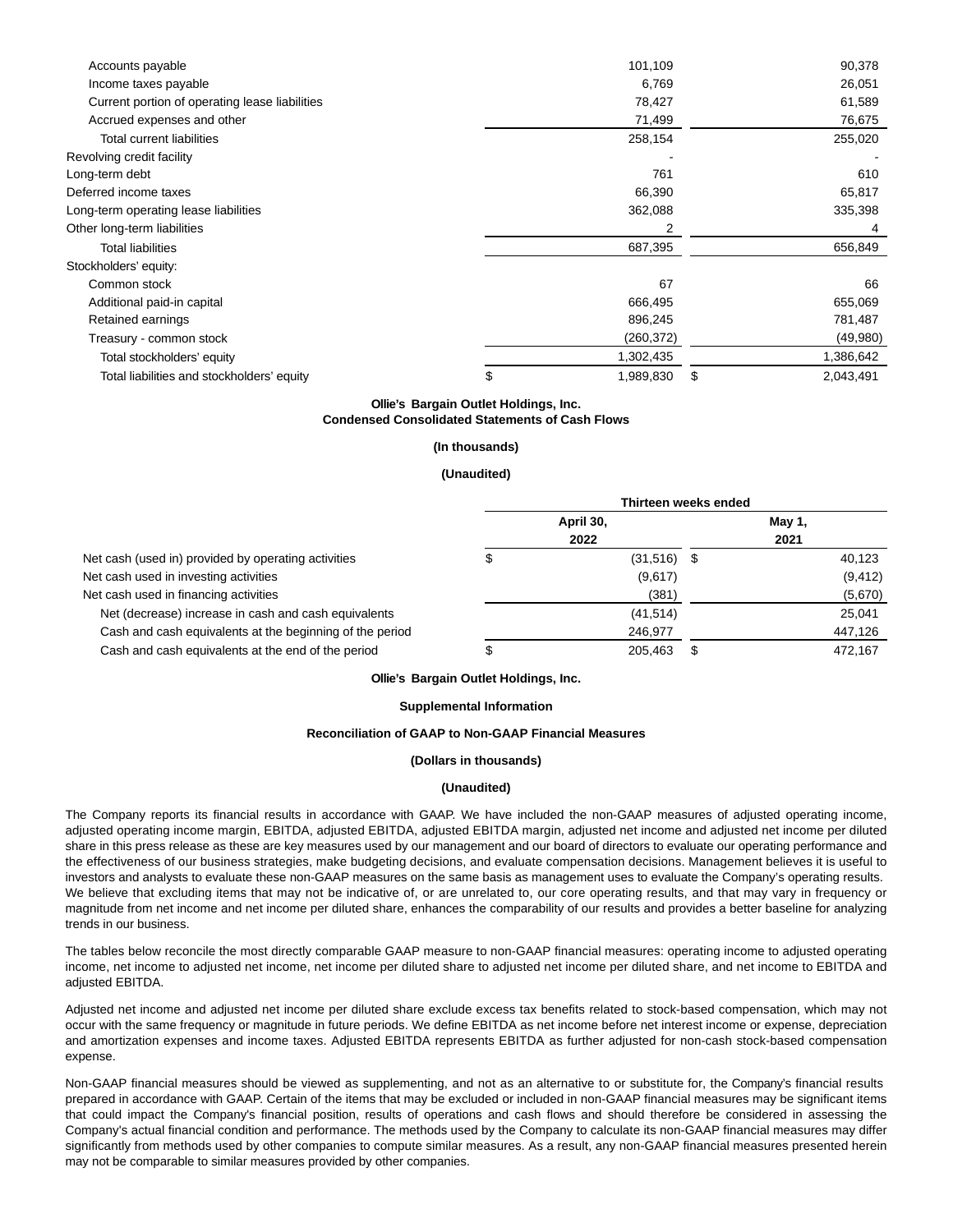### **Ollie's Bargain Outlet Holdings, Inc. Supplemental Information**

#### **Reconciliation of GAAP to Non-GAAP Financial Measures**

#### **(In thousands except for per share amounts)**

# **(Unaudited)**

#### **Reconciliation of GAAP net income to adjusted net income**

Reconciliation of GAAP net income to adjusted net income

|                                                                                 | Thirteen weeks ended |             |                |         |
|---------------------------------------------------------------------------------|----------------------|-------------|----------------|---------|
|                                                                                 | April 30,<br>2022    |             | May 1,<br>2021 |         |
| Net income                                                                      |                      | $12,523$ \$ |                | 55,220  |
| Excess tax expense (benefit) related to stock-based compensation <sup>(1)</sup> |                      | 242         |                | (2,095) |
| Adjusted net income                                                             |                      | 12,765 \$   |                | 53.125  |

(1) Amount represents the impact from the recognition of excess tax benefits pursuant to Accounting Standards Update 2016-09, Stock Compensation.

# **Reconciliation of GAAP net income per diluted share to adjusted net income per diluted share**

|                                                                  | Thirteen weeks ended |                   |  |        |
|------------------------------------------------------------------|----------------------|-------------------|--|--------|
|                                                                  | April 30,            |                   |  | May 1, |
|                                                                  |                      | 2022              |  | 2021   |
| Net income per diluted share                                     |                      | 0.20 <sup>5</sup> |  | 0.84   |
| Adjustments as noted above, per diluted share:                   |                      |                   |  |        |
| Excess tax expense (benefit) related to stock-based compensation |                      | -                 |  | (0.03) |
| Adjusted net income per diluted share <sup>(1)</sup>             | Φ                    | $0.20$ \$         |  | 0.80   |
| Diluted weighted-average common shares outstanding               |                      | 63,011            |  | 66.119 |

(1)Totals may not foot due to rounding.

### **Ollie's Bargain Outlet Holdings, Inc. Supplemental Information**

### **Reconciliation of GAAP to Non-GAAP Financial Measures**

#### **(Dollars in thousands)**

# **(Unaudited)**

## **Reconciliation of GAAP net income to EBITDA and adjusted EBITDA**

|                                           | Thirteen weeks ended |             |        |        |
|-------------------------------------------|----------------------|-------------|--------|--------|
|                                           |                      | April 30,   | May 1, |        |
|                                           |                      | 2022        | 2021   |        |
| Net income                                | \$                   | $12,523$ \$ |        | 55,220 |
| Interest expense (income), net            |                      | 109         |        | (25)   |
| Depreciation and amortization expenses    |                      | 6,708       |        | 5,918  |
| Income tax expense                        |                      | 4,513       |        | 16,026 |
| <b>EBITDA</b>                             |                      | 23,853      |        | 77,139 |
| Non-cash stock-based compensation expense |                      | 2,388       |        | 2,020  |
| <b>Adjusted EBITDA</b>                    |                      | 26,241 \$   |        | 79.159 |

#### **Key Statistics**

|                                              | Thirteen weeks ended |        |  |  |
|----------------------------------------------|----------------------|--------|--|--|
|                                              | April 30,            | May 1, |  |  |
|                                              | 2022                 | 2021   |  |  |
|                                              |                      |        |  |  |
| Number of stores open at beginning of period | 431                  | 388    |  |  |
| Number of new stores                         | 9                    | 11     |  |  |